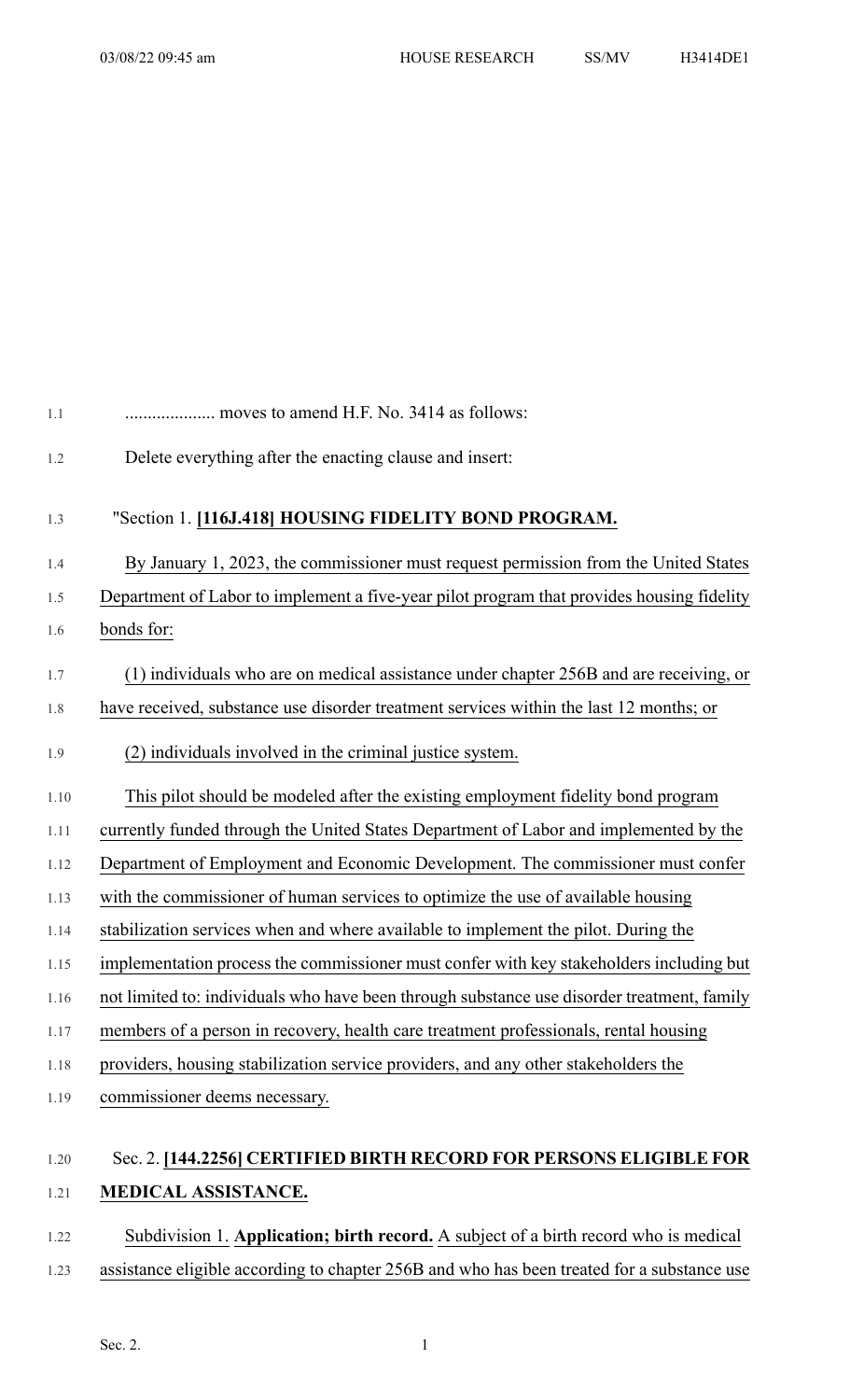| 2.1  | disorder within the past 12 months may apply to the state registrar or a local issuance office   |
|------|--------------------------------------------------------------------------------------------------|
| 2.2  | for a certified birth record according to this section. The state registrar or local issuance    |
| 2.3  | office shall issue a certified birth record, or statement of no vital record found, to a subject |
| 2.4  | of a birth record who submits:                                                                   |
| 2.5  | (1) a completed application signed by the subject of the birth record;                           |
| 2.6  | (2) a statement of eligibility from an employee of a treatment provider licensed under           |
| 2.7  | chapter 245G that receives public funding to provide services to people with substance use       |
| 2.8  | disorders. The statement must verify the subject of the birth record is medical assistance       |
| 2.9  | eligible according to chapter 256B and has been treated for substance use disorder in the        |
| 2.10 | last 12 months. The statement must comply with the requirements in subdivision 2; and            |
| 2.11 | (3) identification in the form of:                                                               |
| 2.12 | (i) a document of identity listed in Minnesota Rules, part 4601.2600, subpart 8, or, at          |
| 2.13 | the discretion of the state registrar or local issuance office, Minnesota Rules, part 4601.2600, |
| 2.14 | subpart 9;                                                                                       |
| 2.15 | (ii) a statement that complies with Minnesota Rules, part $4601.2600$ , subparts 6 and 7;        |
| 2.16 | <sub>or</sub>                                                                                    |
| 2.17 | (iii) a statement of identity provided by the employee of a human services agency that           |
| 2.18 | receives public funding to provide services to people with substance use disorders who           |
| 2.19 | verified eligibility. The statement must comply with Minnesota Rules, part 4601.2600,            |
| 2.20 | subpart 7.                                                                                       |
| 2.21 | Subd. 2. Statement of eligibility. A statement of eligibility must be from an employee           |
| 2.22 | of a human services agency that receives public funding to provide services to people with       |
| 2.23 | substance use disorders and must verify the subject of the birth record is medical assistance    |
| 2.24 | eligible according to chapter 256B and has been treated for a substance use disorder within      |
| 2.25 | the last 12 months. The statement of eligibility must include:                                   |
| 2.26 | (1) the employee's first name, middle name, if any, and last name; home or business              |
| 2.27 | address; telephone number, if any; and e-mail address, if any;                                   |
| 2.28 | (2) the name of the human services agency that receives public funding to provide                |
| 2.29 | services to people with substance use disorders that employs the person making the eligibility   |
| 2.30 | statement;                                                                                       |
| 2.31 | (3) the first name, middle name, if any, and last name of the subject of the birth record;       |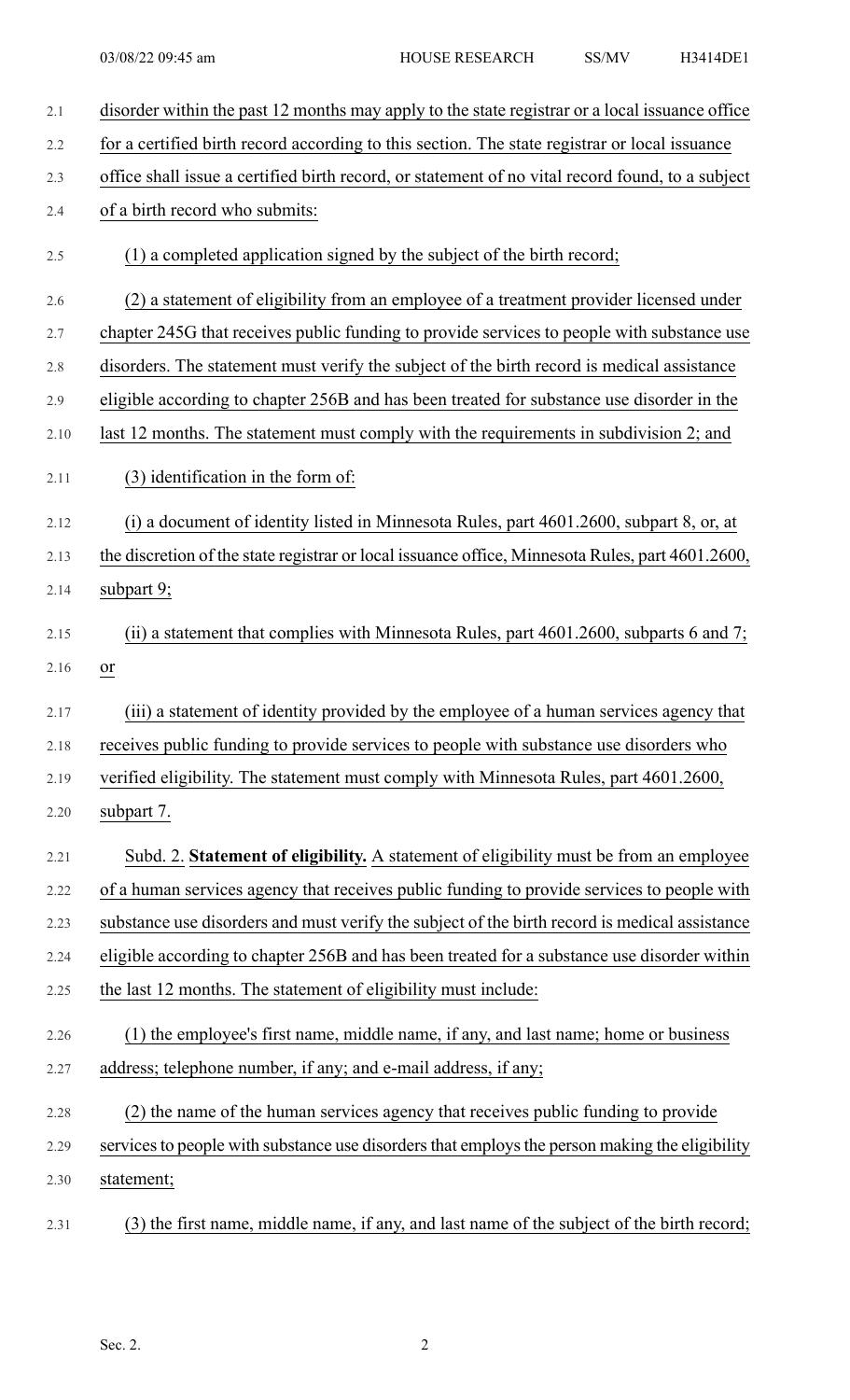| 3.1  | (4) a copy of the individual's employment identification, or verification of employment,       |
|------|------------------------------------------------------------------------------------------------|
| 3.2  | linking the employee to the human services agency that provided treatment; and                 |
| 3.3  | (5) a statement specifying the relationship of the individual providing the eligibility        |
| 3.4  | statement to the subject of the birth record.                                                  |
|      |                                                                                                |
| 3.5  | Subd. 3. Data practices. Data listed under subdivision 1, clauses (2) and (3), are private     |
| 3.6  | data on individuals.                                                                           |
| 3.7  | Sec. 3. Minnesota Statutes 2020, section 144.226, is amended by adding a subdivision to        |
| 3.8  | read:                                                                                          |
|      |                                                                                                |
| 3.9  | Subd. 9. Birth record fees waived for people treated for substance use disorder. A             |
| 3.10 | subject of a birth record who has been treated for a substance use disorder within the last    |
| 3.11 | 12 months and is eligible for medical assistance according to chapter 256B shall not be        |
| 3.12 | charged any of the fees specified in this section for a certified birth record or statement of |
| 3.13 | no vital record found.                                                                         |
| 3.14 | <b>EFFECTIVE DATE.</b> This section is effective January 1, 2023.                              |
|      |                                                                                                |
| 3.15 | Sec. 4. Minnesota Statutes 2020, section 148F.11, is amended by adding a subdivision to        |
| 3.16 | read:                                                                                          |
| 3.17 | Subd. 2a. Former students. (a) A former student may practice alcohol and drug                  |
| 3.18 | counseling for 90 days from the former student's degree conferral date from an accredited      |
| 3.19 | school or educational program or from the last date the former student received credit for     |
| 3.20 | an alcohol and drug counseling course from an accredited school or educational program.        |
| 3.21 | The former student's practice must be supervised by a supervisor.                              |
| 3.22 | (b) The former student's right to practice automatically expires after 90 days from the        |
| 3.23 | former student's degree conferral date or date of last course credit, whichever occurs last.   |
| 3.24 | <b>EFFECTIVE DATE.</b> This section is effective the day following final enactment.            |
|      |                                                                                                |
| 3.25 | Sec. 5. Minnesota Statutes 2020, section 171.06, is amended by adding a subdivision to         |
| 3.26 | read:                                                                                          |
| 3.27 | Subd. 8. Application; identification card or copy of driver's license. (a) A subject of        |
| 3.28 | an identification card or driver's license who is eligible for medical assistance according to |
| 3.29 | chapter 256B and who has been treated for a substance use disorder within the last 12 months   |
| 3.30 | of application may apply to the commissioner or driver's license agent for an identification   |
| 3.31 | card or driver's license according to this section. The commissioner or driver's license agent |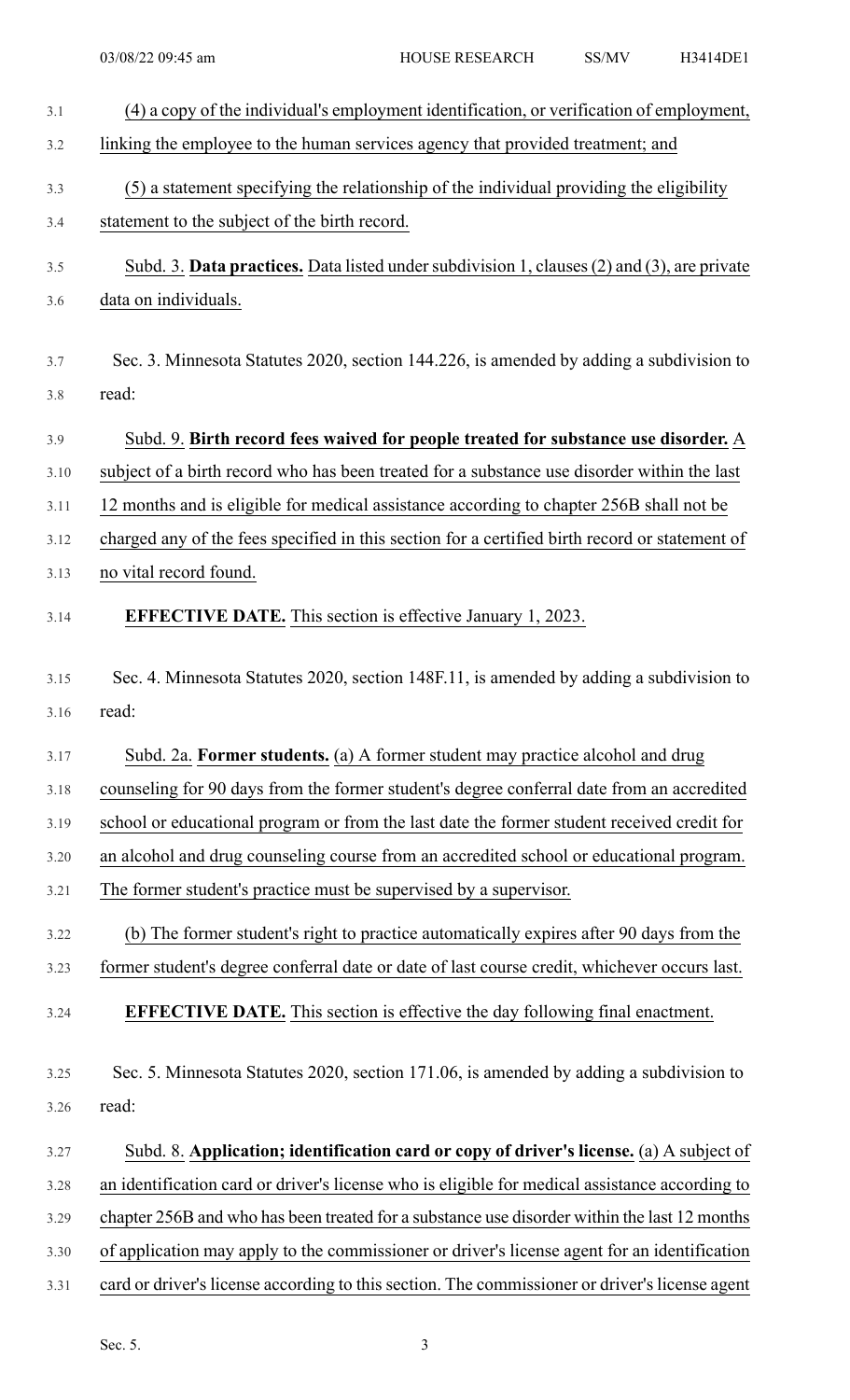| 4.1  | shall issue an identification card or driver's license and waive all fees to a person who        |
|------|--------------------------------------------------------------------------------------------------|
| 4.2  | submits:                                                                                         |
| 4.3  | (1) a completed application signed by the subject of the identification card or driver's         |
| 4.4  | license;                                                                                         |
| 4.5  | (2) a statement that the subject of the identification card or driver's license is eligible      |
| 4.6  | for medical assistance according to chapter 256B and has been treated for substance use          |
| 4.7  | disorder in the last 12 months, signed by the subject of the identification card or driver's     |
| 4.8  | license; and                                                                                     |
| 4.9  | (3) a statement verifying that the subject of the identification card or driver's license is     |
| 4.10 | eligible for medical assistance according to chapter 256B and has been treated for substance     |
| 4.11 | use disorder in the last 12 months that complies with the requirements in paragraph (b) and      |
| 4.12 | is from an employee of a human services agency that receives public funding to provide           |
| 4.13 | services to people with substance use disorders.                                                 |
| 4.14 | (b) A statement verifying that a subject of an identification card or driver's license is        |
| 4.15 | eligible for medical assistance according to chapter 256B and has been treated for a substance   |
| 4.16 | use disorder within 12 months must include:                                                      |
| 4.17 | (1) the following information regarding the individual providing the statement: first            |
| 4.18 | name, middle name, if any, and last name; home or business address; telephone number, if         |
| 4.19 | any; and e-mail address, if any;                                                                 |
| 4.20 | (2) the first name, middle name, if any, and last name of the subject of the birth record;       |
| 4.21 | and                                                                                              |
| 4.22 | (3) a statement specifying the relationship of the individual providing the statement to         |
| 4.23 | the subject of the identification card or driver's license and verifying that the subject of the |
| 4.24 | identification card or driver's license is eligible for medical assistance according to chapter  |
| 4.25 | 256B and has been treated for a substance use disorder within the last 12 months.                |
| 4.26 | (c) For identification cards and driver's licenses issued under this section:                    |
| 4.27 | (1) the commissioner must not impose a fee, surcharge, or filing fee under section 171.06,       |
| 4.28 | subdivision 2; and                                                                               |
| 4.29 | (2) a driver's license agent must not impose a filing fee under section 171.061, subdivision     |
| 4.30 | 4.                                                                                               |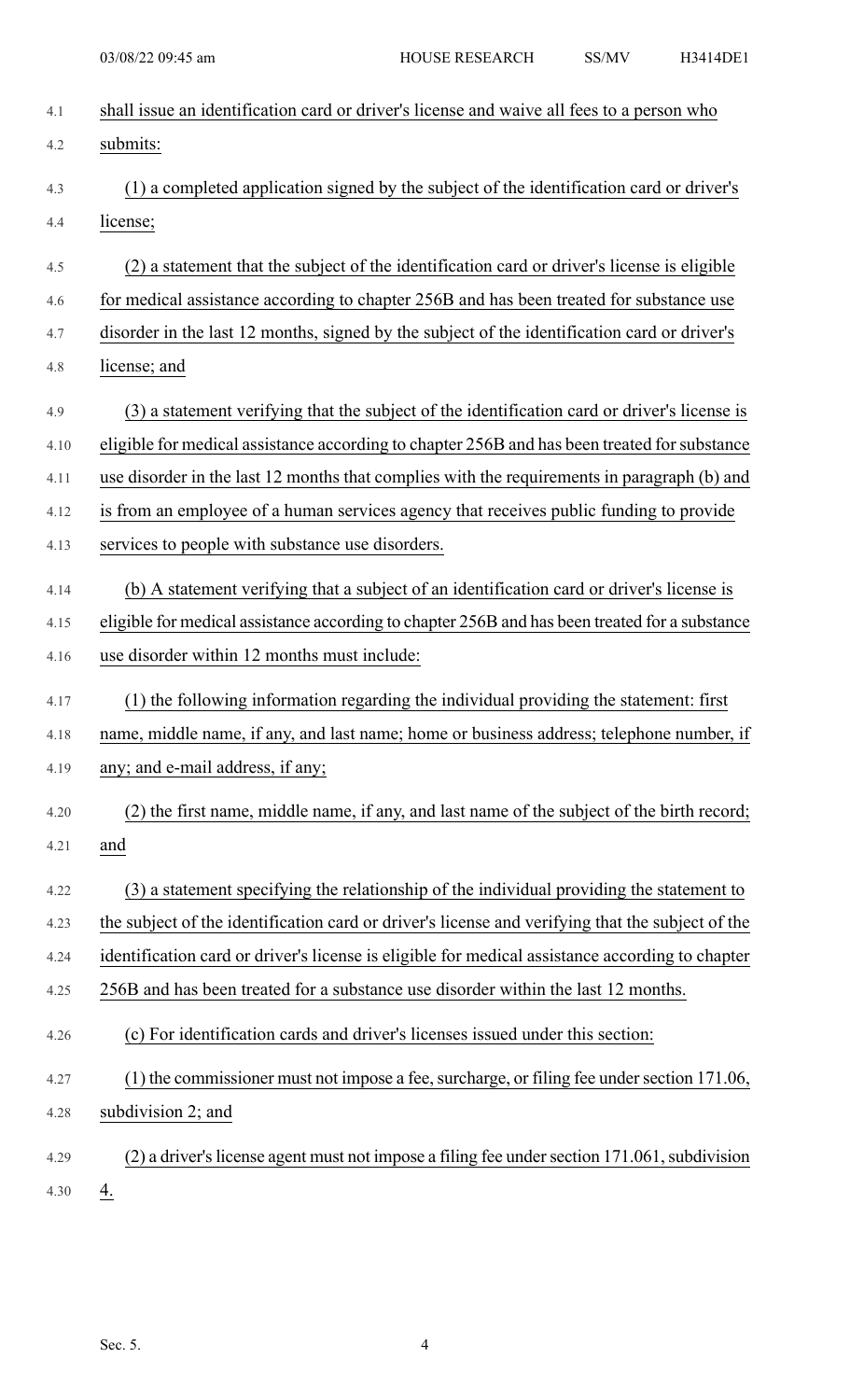5.1 Sec. 6. Minnesota Statutes 2020, section 245A.19, is amended to read:

# 5.2 **245A.19 HIV TRAINING IN CHEMICAL DEPENDENCY TREATMENT** 5.3 **PROGRAM.**

5.4 (a) Applicants and license holdersfor chemical dependency residential and nonresidential 5.5 programs must demonstrate compliance with HIV minimum standards prior to before their 5.6 application being is complete. The HIV minimum standards contained in the HIV-1 5.7 Guidelines for chemical dependency treatment and care programs in Minnesota are not 5.8 subject to rulemaking.

5.9 (b) Ninety days after April 29, 1992, The applicant or license holder shall orient all 5.10 chemical dependency treatment staff and clients to the HIV minimum standards. Thereafter, 5.11 orientation shall be provided to all staff and clients, within 72 hours of employment or 5.12 admission to the program. In-service training shall be provided to all staff on at least an 5.13 annual basis and the license holder shall maintain records of training and attendance.

5.14 (c) The license holder shall maintain a list of referral sources for the purpose of making 5.15 necessary referrals of clients to HIV-related services. The list of referral services shall be 5.16 updated at least annually.

5.17 (d) Written policies and procedures, consistent with HIV minimum standards, shall be 5.18 developed and followed by the license holder. All policies and procedures concerning HIV 5.19 minimum standards shall be approved by the commissioner. The commissioner shall provide 5.20 training on HIV minimum standards to applicants must outline the content required in the 5.21 annual staff training under paragraph (b).

5.22 (e) The commissioner may permit variancesfrom the requirementsin thissection. License 5.23 holders seeking variances must follow the procedures in section 245A.04, subdivision 9.

5.24 Sec. 7. Minnesota Statutes 2021, section 245B.05, is amended by adding a subdivision to 5.25 read:

- 5.26 Subd. 7. **Substance use disorder direct care staff increase.** (a) At least 80 percent of
- 5.27 the ten percent rate increase provided for substance use disorder services under section
- 5.28 254B.12, subdivision 5, for services provided between January 1, 2023, and March 31,
- 5.29 2025, must be used to increase compensation-related costs for employees directly employed
- 5.30 by the program on or after January 1, 2023. For the purposes of this paragraph,
- 5.31 "compensation-related costs" include:
- 5.32 (1) wages and salaries;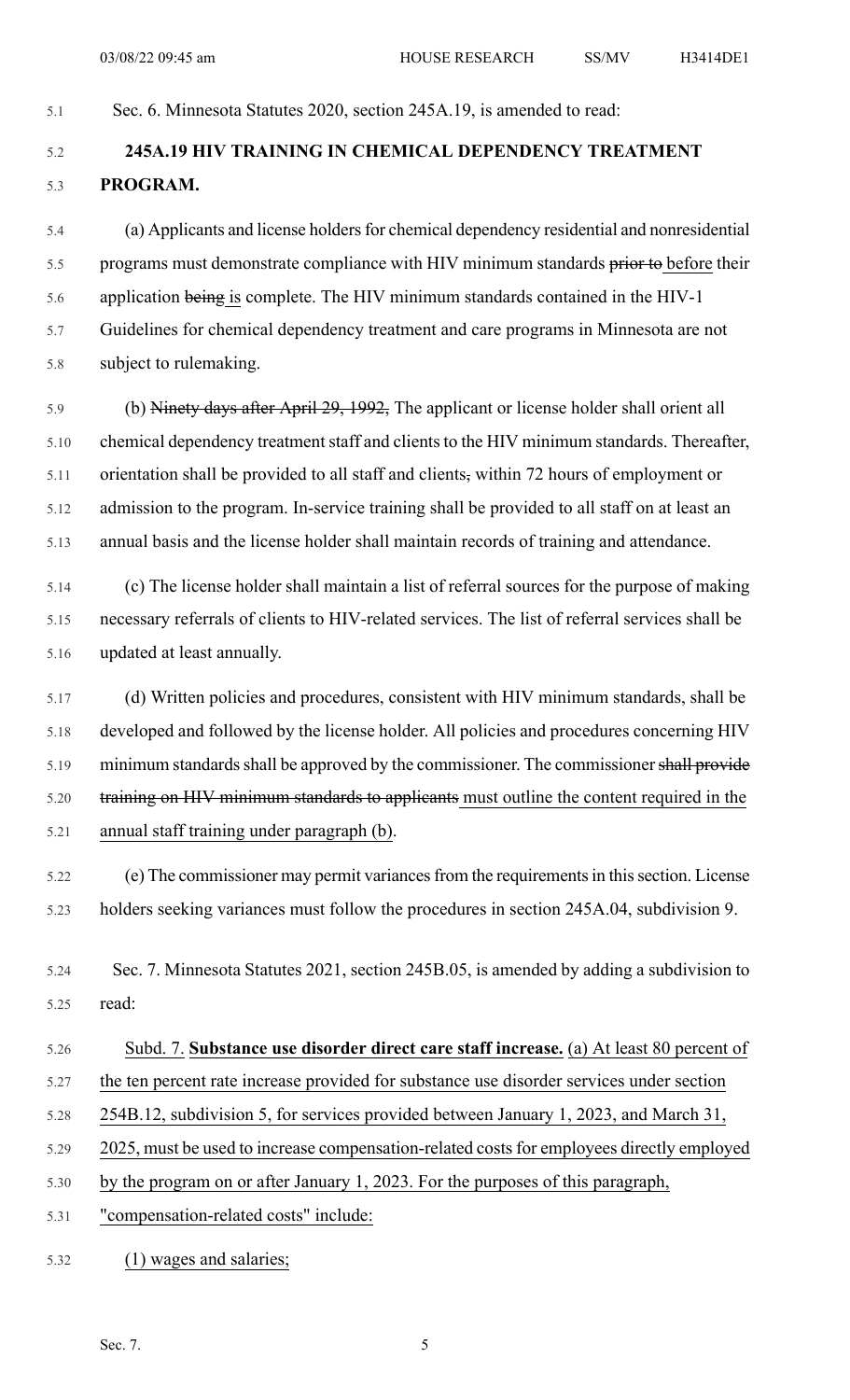| 6.1  | (2) the employer's share of FICA taxes, Medicare taxes, state and federal unemployment           |
|------|--------------------------------------------------------------------------------------------------|
| 6.2  | taxes, workers' compensation, and mileage reimbursement;                                         |
| 6.3  | (3) the employer's paid share of health and dental insurance, life insurance, disability         |
| 6.4  | insurance, long-term care insurance, uniform allowance, pensions, and contributions to           |
| 6.5  | employee retirement accounts; and                                                                |
| 6.6  | (4) benefits that address direct support professional workforce needs, above and beyond          |
| 6.7  | benefits offered to employees prior to January 1, 2023, including retention and recruitment      |
| 6.8  | bonuses and tuition reimbursement.                                                               |
| 6.9  | (b) Compensation-related costs for persons employed in the central office of a corporation       |
| 6.10 | or entity that has an ownership interest in the provider or exercises control over the provider, |
| 6.11 | or for persons paid by the provider under a management contract, do not count toward the         |
| 6.12 | 80 percent requirement under this subdivision.                                                   |
|      |                                                                                                  |
| 6.13 | (c) A provider agency or individual provider that receives a rate subject to the                 |
| 6.14 | requirements of this subdivision shall prepare, and upon request submit to the commissioner,     |
| 6.15 | a distribution plan that specifies the amount of money the provider expects to receive that      |
| 6.16 | is subject to the requirements of this subdivision, including how that money was or will be      |
| 6.17 | distributed to increase compensation-related costs for employees. Within 60 days of final        |
| 6.18 | implementation of a rate adjustment subject to the requirements of this subdivision, the         |
| 6.19 | provider must post the distribution plan. The distribution plan must remain posted for a         |
| 6.20 | period of at least six months in an area of the provider's operation to which all direct support |
| 6.21 | professionals have access.                                                                       |
| 6.22 | <b>EFFECTIVE DATE.</b> This section is effective January 1, 2023, or upon federal approval,      |
| 6.23 | whichever is later. The commissioner of human services shall inform the revisor of statutes      |
| 6.24 | when federal approval is obtained.                                                               |

6.25 Sec. 8. Minnesota Statutes 2020, section 245F.04, subdivision 1, is amended to read:

6.26 Subdivision 1. **General application and license requirements.** An applicant for licensure 6.27 as a clinically managed withdrawal management program or medically monitored withdrawal 6.28 management program must meet the following requirements, except where otherwise noted. 6.29 All programs must comply with federal requirements and the general requirements in sections 6.30 626.557 and 626.5572 and chapters 245A, 245C, and 260E. A withdrawal management 6.31 program must be located in a hospital licensed under sections 144.50 to 144.581, or must 6.32 be a supervised living facility with a class A or B license from the Department of Health 6.33 under Minnesota Rules, parts 4665.0100 to 4665.9900.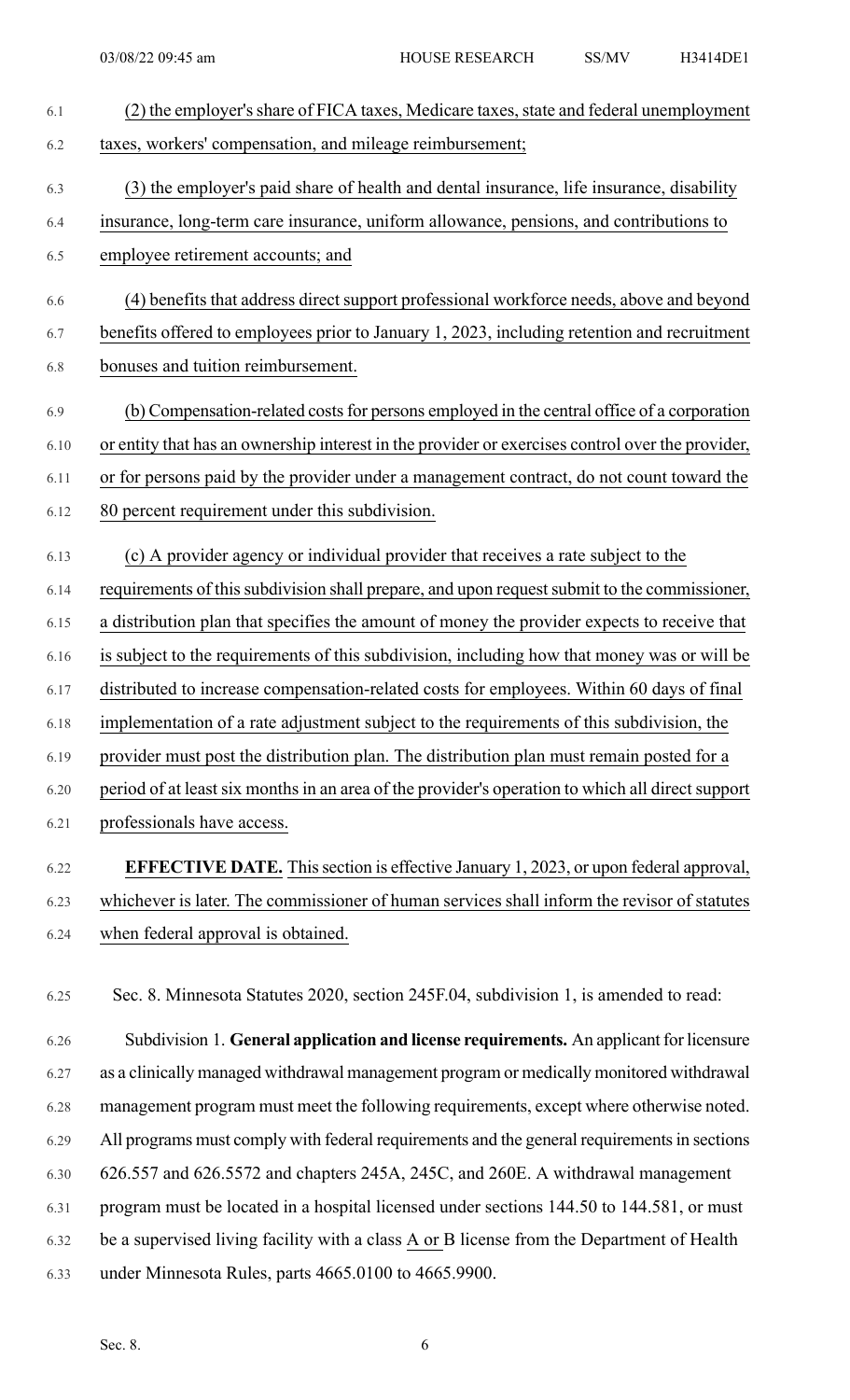| 7.1  | Sec. 9. Minnesota Statutes 2020, section 245G.01, is amended by adding a subdivision to         |
|------|-------------------------------------------------------------------------------------------------|
| 7.2  | read:                                                                                           |
| 7.3  | Subd. 13b. Guest speaker. "Guest speaker" means an individual who works under the               |
| 7.4  | direction of the license holder to present to clients on topics in which they have expertise    |
| 7.5  | and that the license holder has determined to be beneficial to client's recovery. Tribally      |
| 7.6  | licensed programs have autonomy to identify the qualifications of their guest speakers.         |
| 7.7  | Sec. 10. Minnesota Statutes 2020, section 245G.06, is amended by adding a subdivision           |
| 7.8  | to read:                                                                                        |
| 7.9  | Subd. 2b. Client record documentation requirements. (a) The license holder must                 |
| 7.10 | document in the client record any significant event that occurs at the program within 24        |
| 7.11 | hours of the event. A significant event is an event that impacts the client's relationship with |
| 7.12 | other clients, staff, the client's family, or the client's treatment plan.                      |
| 7.13 | (b) A residential treatment program must document in the client record the following            |
| 7.14 | items within 24 hours that each occurs:                                                         |
| 7.15 | (1) medical and other appointments the client attended if known by the provider;                |
| 7.16 | (2) concerns related to medications that are not documented in the medication                   |
| 7.17 | administration record; and                                                                      |
| 7.18 | (3) concerns related to attendance for treatment services, including the reason for any         |
| 7.19 | client absence from a treatment service.                                                        |
| 7.20 | Sec. 11. Minnesota Statutes 2020, section 245G.06, subdivision 3, is amended to read:           |
| 7.21 | Subd. 3. Documentation of treatment services; Treatment plan review. (a) A review               |
| 7.22 | of all treatment services must be documented weekly and include a review of:                    |
| 7.23 | $(1)$ care coordination activities;                                                             |
| 7.24 | (2) medical and other appointments the client attended;                                         |
| 7.25 | (3) issues related to medications that are not documented in the medication administration      |
| 7.26 | record; and                                                                                     |
| 7.27 | (4) issues related to attendance for treatment services, including the reason for any elient    |
| 7.28 | absence from a treatment service.                                                               |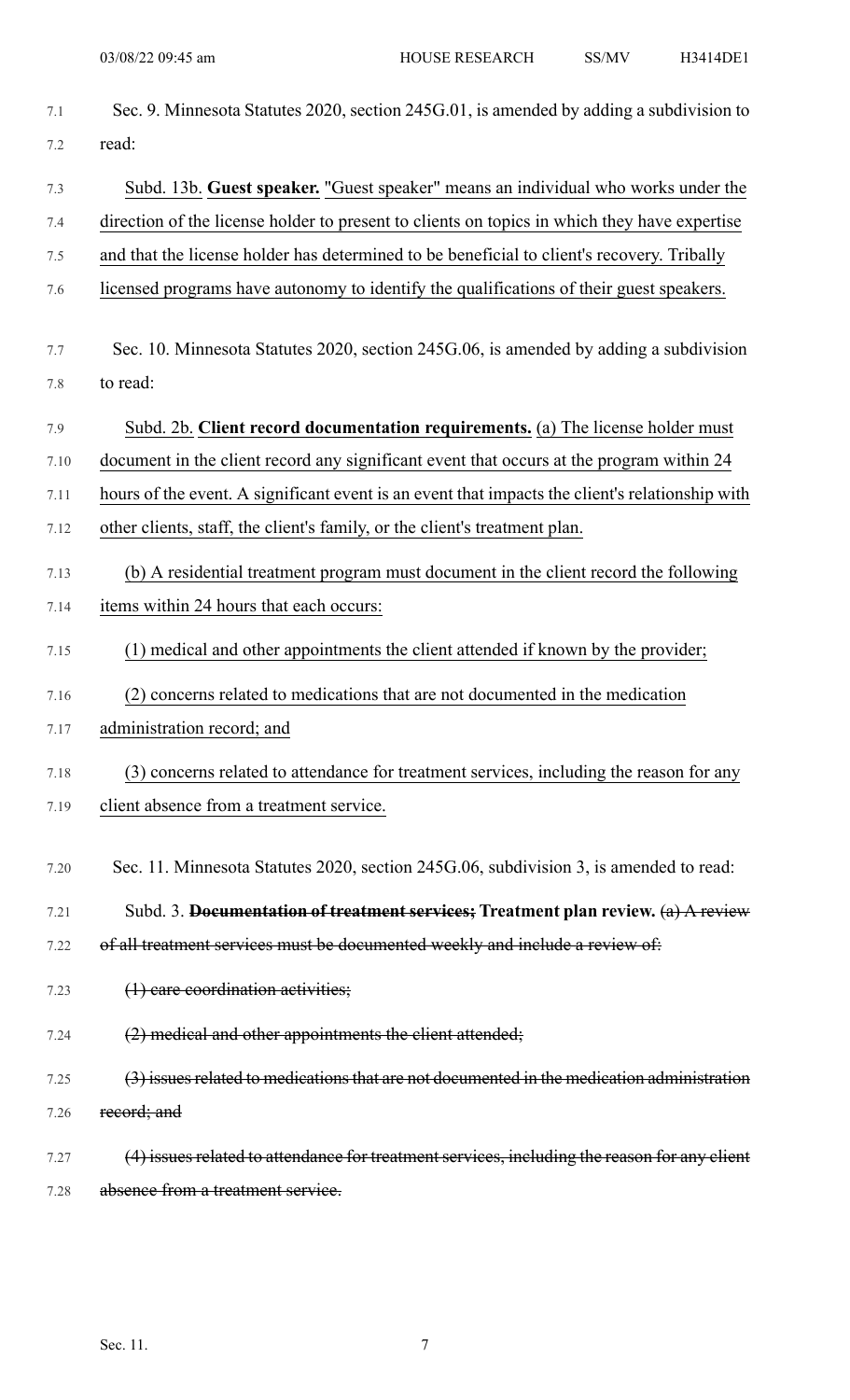| 8.1     | (b) A note must be entered immediately following any significant event. A significant                               |
|---------|---------------------------------------------------------------------------------------------------------------------|
| 8.2     | event is an event that impacts the client's relationship with other clients, staff, the client's                    |
| 8.3     | family, or the client's treatment plan.                                                                             |
| 8.4     | $(e)$ (a) A treatment plan review must be entered in a client's file weekly or after each                           |
| 8.5     | treatment service, whichever is less frequent, by the staff member providing the service by                         |
| 8.6     | an alcohol and drug counselor at least every 28 calendar days, when there is a significant                          |
| 8.7     | change in the client's situation, functioning, or service methods, or at the request of the                         |
| $8.8\,$ | client. The review must indicate the span of time covered by the review and each of the six                         |
| 8.9     | dimensions listed in section 245G.05, subdivision 2, paragraph (c). The review must:                                |
| 8.10    | (1) indicate the date, type, and amount of each treatment service provided and the client's                         |
| 8.11    | response to each service;                                                                                           |
| 8.12    | $(2)$ (1) address each goal in the treatment plan and whether the methods to address the                            |
| 8.13    | goals are effective;                                                                                                |
| 8.14    | $\left(\frac{3}{2}\right)$ (2) include monitoring of any physical and mental health problems;                       |
| 8.15    | $(4)$ (3) document the participation of others;                                                                     |
| 8.16    | $(5)$ (4) document staff recommendations for changes in the methods identified in the                               |
| 8.17    | treatment plan and whether the client agrees with the change; and                                                   |
| 8.18    | $(6)$ (5) include a review and evaluation of the individual abuse prevention plan according                         |
| 8.19    | to section 245A.65.                                                                                                 |
| 8.20    | $\left(\frac{d}{d}\right)$ (b) Each entry in a client's record must be accurate, legible, signed, and dated. A late |
| 8.21    | entry must be clearly labeled "late entry." A correction to an entry must be made in a way                          |
| 8.22    | in which the original entry can still be read.                                                                      |
| 8.23    | <b>EFFECTIVE DATE.</b> This section is effective August 1, 2022.                                                    |
| 8.24    | Sec. 12. Minnesota Statutes 2020, section 245G.07, is amended by adding a subdivision                               |
| 8.25    | to read:                                                                                                            |
| 8.26    | Subd. 1a. Transition follow-up services. (a) A client that was discharged from a                                    |
| 8.27    | treatment center may, pursuant to the client's request, receive individual transition follow-up                     |
| 8.28    | counseling services from the treatment center from which the client was discharged for up                           |
| 8.29    | to one year following the client's discharge. The transition follow-up services must be                             |
| 8.30    | designed to address the client's needs related to substance use, develop strategies to avoid                        |
| 8.31    | harmful substance use after discharge, and help the client obtain the services necessary to                         |
| 8.32    | establish or maintain a lifestyle free from the harmful effects of substance use disorder.                          |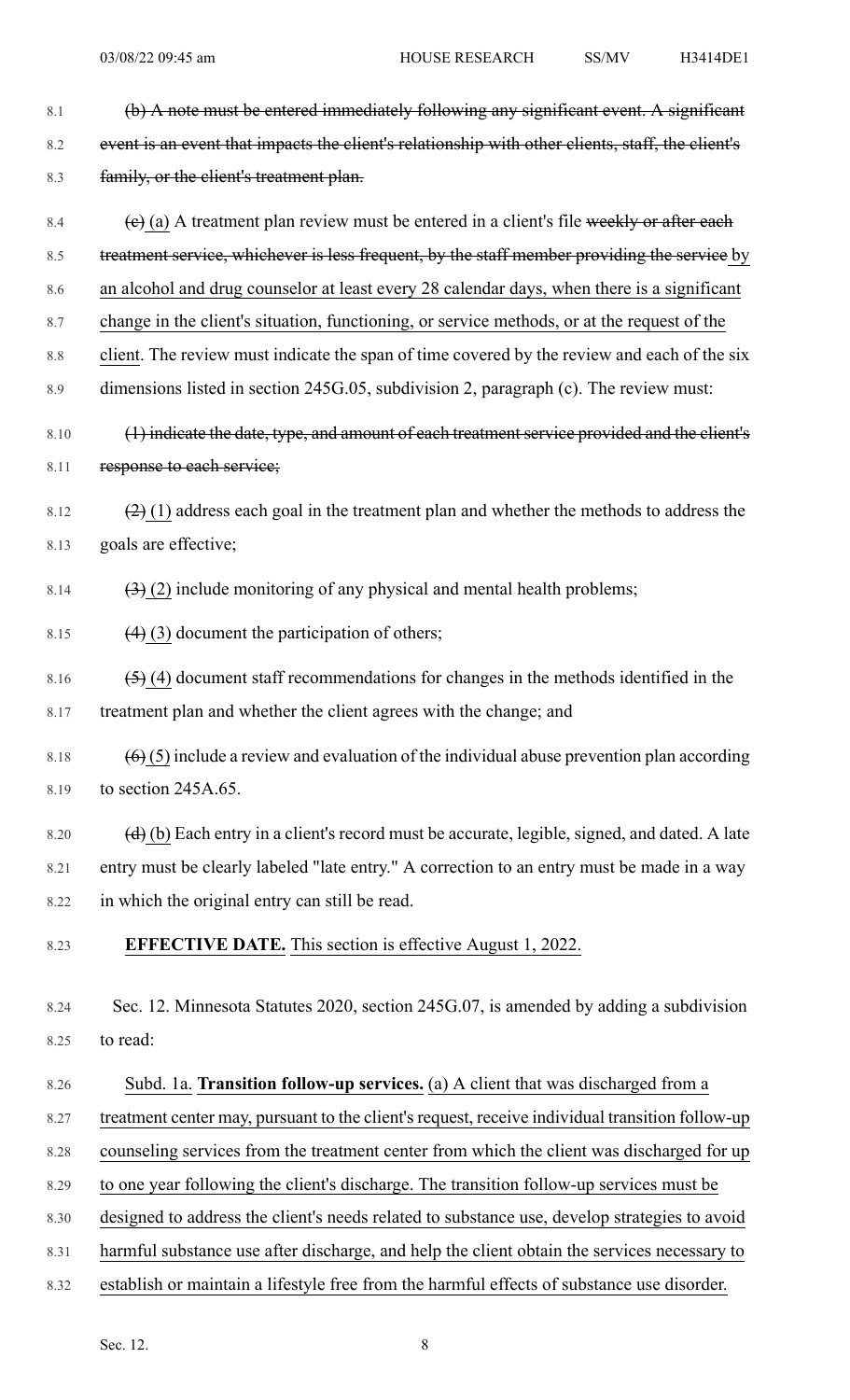| 9.1  | (b) A provider that provides transition follow-up counseling services under paragraph        |
|------|----------------------------------------------------------------------------------------------|
| 9.2  | (a) may bill for the services described in subdivision 1, paragraph (a), at the same rate as |
| 9.3  | for individual counseling sessions.                                                          |
| 9.4  | (c) In any given month, a client must not exceed four sessions of treatment services         |
| 9.5  | under subdivision 1, paragraph (a).                                                          |
| 9.6  | (d) A provider must document in the client's file the services provided under this section.  |
| 9.7  | The treatment provider is not required to conduct a new comprehensive assessment and is      |
| 9.8  | not required to open or reopen a treatment plan or document ongoing progress notes in a      |
| 9.9  | treatment plan review as required by section 245G.06, subdivision 3.                         |
| 9.10 | (e) Prepaid medical assistance plans under section 256B.69 must allow members to             |
| 9.11 | access this benefit at their discretion.                                                     |
| 9.12 | <b>EFFECTIVE DATE.</b> This section is effective January 1, 2023.                            |
| 9.13 | Sec. 13. Minnesota Statutes 2020, section 245G.07, is amended by adding a subdivision        |
| 9.14 | to read:                                                                                     |
| 9.15 | Subd. 2a. Transition support services. (a) The commissioner must offer transition            |
| 9.16 | support services for six months to a person who:                                             |
| 9.17 | (1) has completed a treatment program according to section 245G.14, subdivision 3,           |
| 9.18 | that required 15 or more hours of treatment services per week; and                           |
| 9.19 | (2) receives medical assistance under chapter 256B or services from the behavioral           |
| 9.20 | health fund under chapter 254.                                                               |
| 9.21 | (b) The transition support services must include:                                            |
| 9.22 | (1) a \$500 monthly voucher for recovery safe housing;                                       |
| 9.23 | (2) \$500 per month for food support unless the person is eligible for more, whichever       |
| 9.24 | is greater;                                                                                  |
| 9.25 | (3) child care up to 20 hours per week unless the person is eligible for more, whichever     |
| 9.26 | is greater; and                                                                              |
| 9.27 | (4) transportation services to ensure attendance at group meetings and ability to look       |
| 9.28 | for work and meet needs of daily living. Transportation services must include:               |
| 9.29 | (i) for persons well-served by public transit, a monthly public transit pass; or             |
| 9.30 | (ii) for persons who are not well-served by public transit or who have access to personal    |
| 9.31 | transportation, a \$120 gas card each month.                                                 |

Sec. 13. 9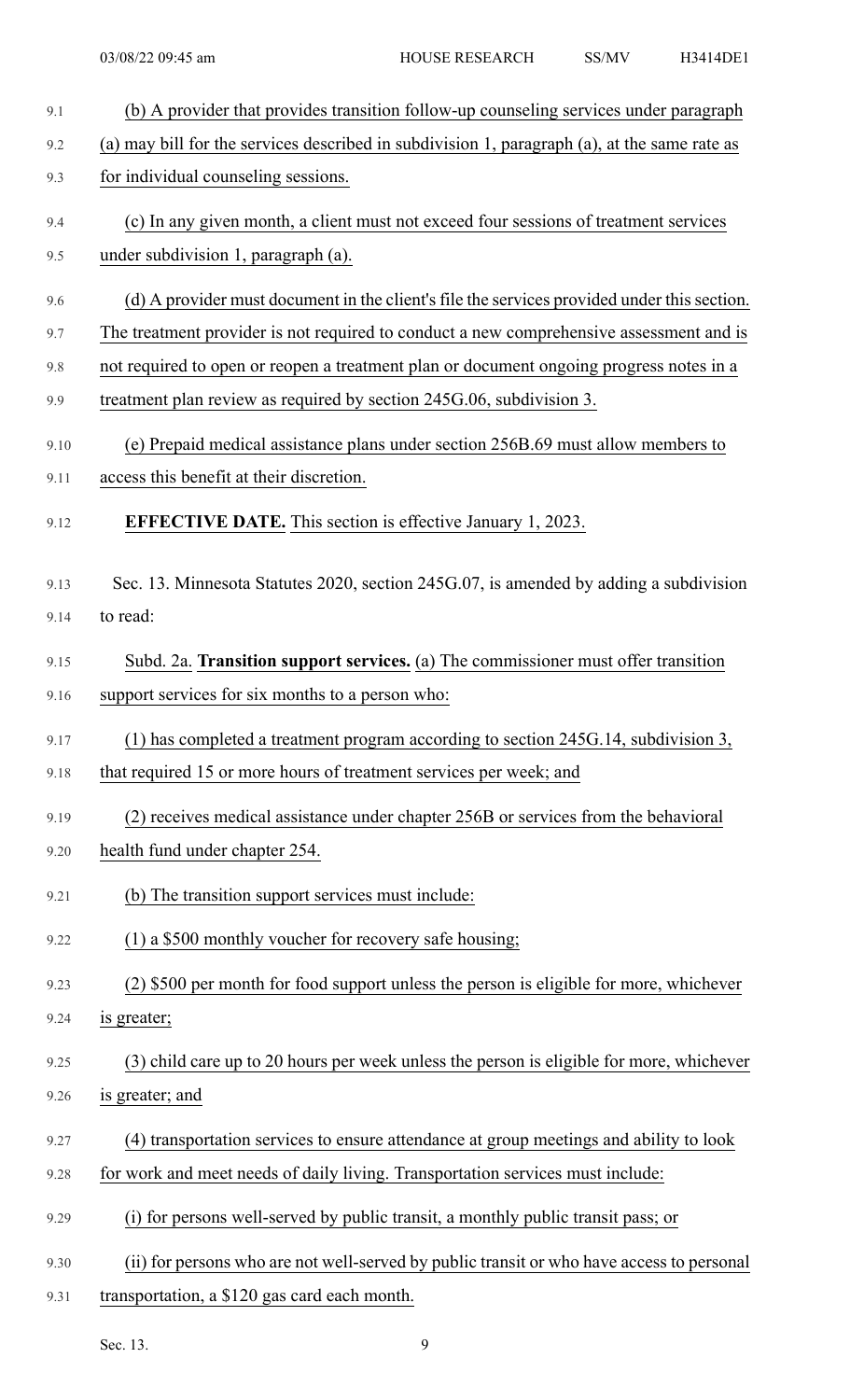- 10.1 (c) The commissioner must maximize existing federal and state funding sources the 10.2 person is eligible for to implement this subdivision and may not count these benefits as 10.3 income for the purposes of qualifying for public assistance programs. 10.4 (d) These transition services are provided to eligible recipients for the full duration of
- 10.5 six months regardless of public assistance eligibility during the six month period of time.
- 10.6 The commissioner shall seek a federal waiver to allow these individuals to remain eligible
- 10.7 for medical assistance for the six-month period.

10.8 Sec. 14. Minnesota Statutes 2020, section 245G.12, is amended to read:

#### 10.9 **245G.12 PROVIDER POLICIES AND PROCEDURES.**

10.10 A license holder must develop a written policies and procedures manual, indexed 10.11 according to section 245A.04, subdivision 14, paragraph (c), that provides staff members 10.12 immediate access to all policies and procedures and provides a client and other authorized 10.13 parties access to all policies and procedures. The manual must contain the following 10.14 materials:

10.15 (1) assessment and treatment planning policies, including screening for mental health 10.16 concerns and treatment objectives related to the client's identified mental health concerns 10.17 in the client's treatment plan;

10.18 (2) policies and procedures regarding HIV according to section 245A.19;

10.19 (3) the license holder's methods and resources to provide information on tuberculosis 10.20 and tuberculosis screening to each client and to report a known tuberculosis infection 10.21 according to section 144.4804;

10.22 (4) personnel policies according to section 245G.13;

10.23 (5) policies and procedures that protect a client's rights according to section 245G.15;

- 10.24 (6) a medical services plan according to section 245G.08;
- 10.25 (7) emergency procedures according to section 245G.16;
- $10.26$  (8) policies and procedures for maintaining client records according to section 245G.09;

10.27 (9) procedures for reporting the maltreatment of minors according to chapter 260E, and 10.28 vulnerable adults according to sections 245A.65, 626.557, and 626.5572;

10.29 (10) a description of treatment services that: (i) includes the amount and type of services 10.30 provided; (ii) identifies which services meet the definition of group counseling under section 10.31 245G.01, subdivision 13a; and (iii) identifies which groups and topics a guest speaker could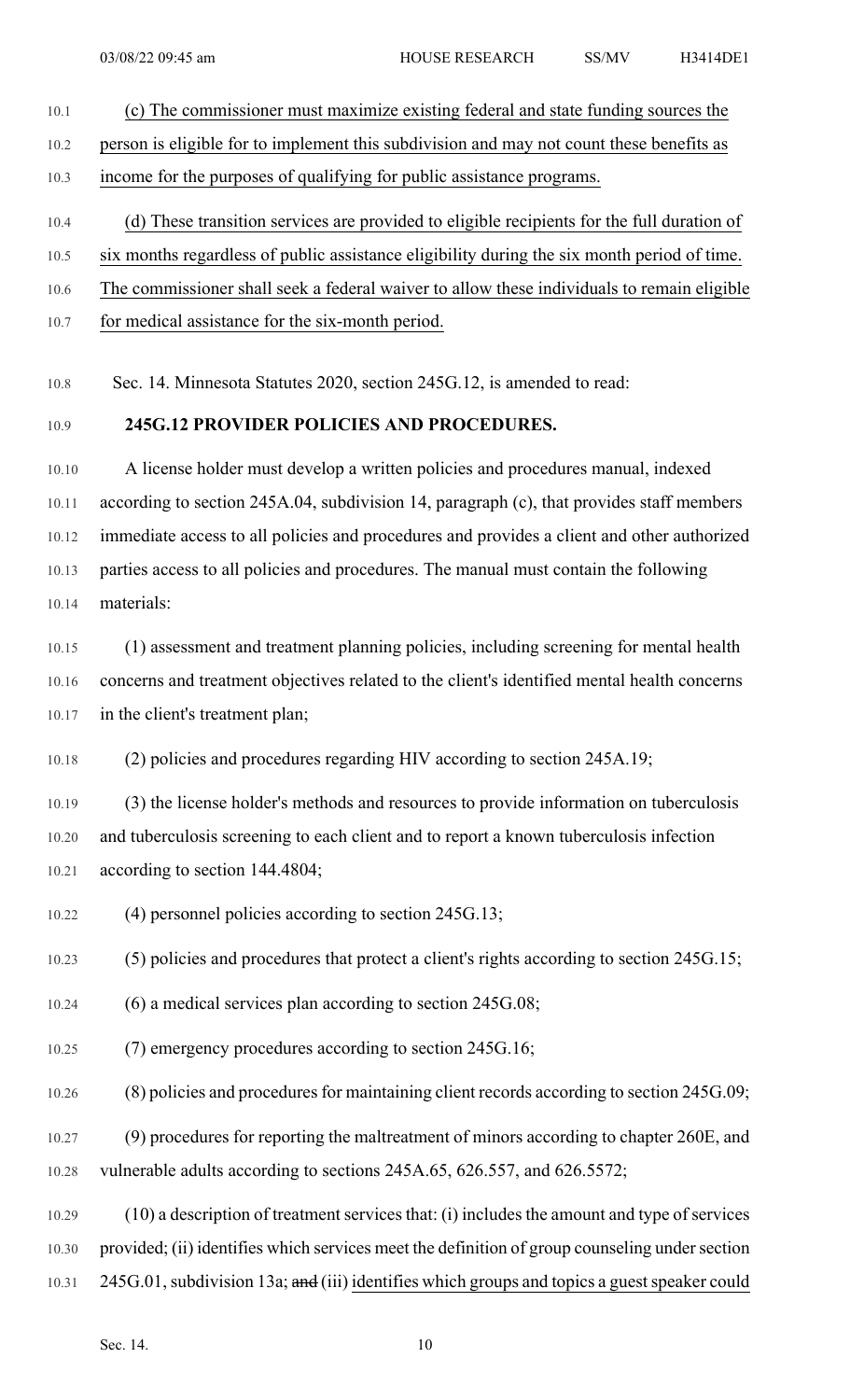| 11.1         | provide services under the direction of a licensed alcohol and drug counselor; and (iv)          |
|--------------|--------------------------------------------------------------------------------------------------|
| 11.2         | defines the program's treatment week;                                                            |
| 11.3         | (11) the methods used to achieve desired client outcomes;                                        |
| 11.4         | (12) the hours of operation; and                                                                 |
| 11.5         | (13) the target population served.                                                               |
|              | Sec. 15. Minnesota Statutes 2021 Supplement, section 254B.05, subdivision 5, is amended          |
| 11.6<br>11.7 | to read:                                                                                         |
|              |                                                                                                  |
| 11.8         | Subd. 5. Rate requirements. (a) The commissioner shall establish rates for substance             |
| 11.9         | use disorder services and service enhancements funded under this chapter.                        |
| 11.10        | (b) Eligible substance use disorder treatment services include:                                  |
| 11.11        | (1) outpatient treatment services that are licensed according to sections 245G.01 to             |
| 11.12        | 245G.17, or applicable tribal license;                                                           |
| 11.13        | (2) comprehensive assessments provided according to sections 245.4863, paragraph (a),            |
|              |                                                                                                  |
| 11.14        | and 245G.05;                                                                                     |
| 11.15        | $(3)$ eare treatment coordination services provided according to section 245G.07,                |
| 11.16        | subdivision 1, paragraph (a), clause (5);                                                        |
| 11.17        | (4) peer recovery support services provided according to section 245G.07, subdivision            |
| 11.18        | 2, clause $(8)$ ;                                                                                |
| 11.19        | (5) on July 1, 2019, or upon federal approval, whichever is later, withdrawal management         |
| 11.20        | services provided according to chapter 245F;                                                     |
|              |                                                                                                  |
| 11.21        | (6) medication-assisted therapy services that are licensed according to sections 245G.01         |
| 11.22        | to 245G.17 and 245G.22, or applicable Tribal license;                                            |
| 11.23        | (7) medication-assisted therapy plus enhanced treatment services that meet the                   |
| 11.24        | requirements of clause (6) and provide nine hours of clinical services each week;                |
| 11.25        | (8) high, medium, and low intensity residential treatment services that are licensed             |
| 11.26        | according to sections 245G.01 to 245G.17 and 245G.21 or applicable Tribal license which          |
| 11.27        | that provide, respectively, 30, 15, and five hours of clinical services each treatment week.     |
| 11.28        | A license holder that is unable to provide all residential treatment services because a client   |
| 11.29        | missed services remains eligible to bill for the client's intensity level of services under this |
| 11.30        | clause if the license holder can document the reason the client missed services and the          |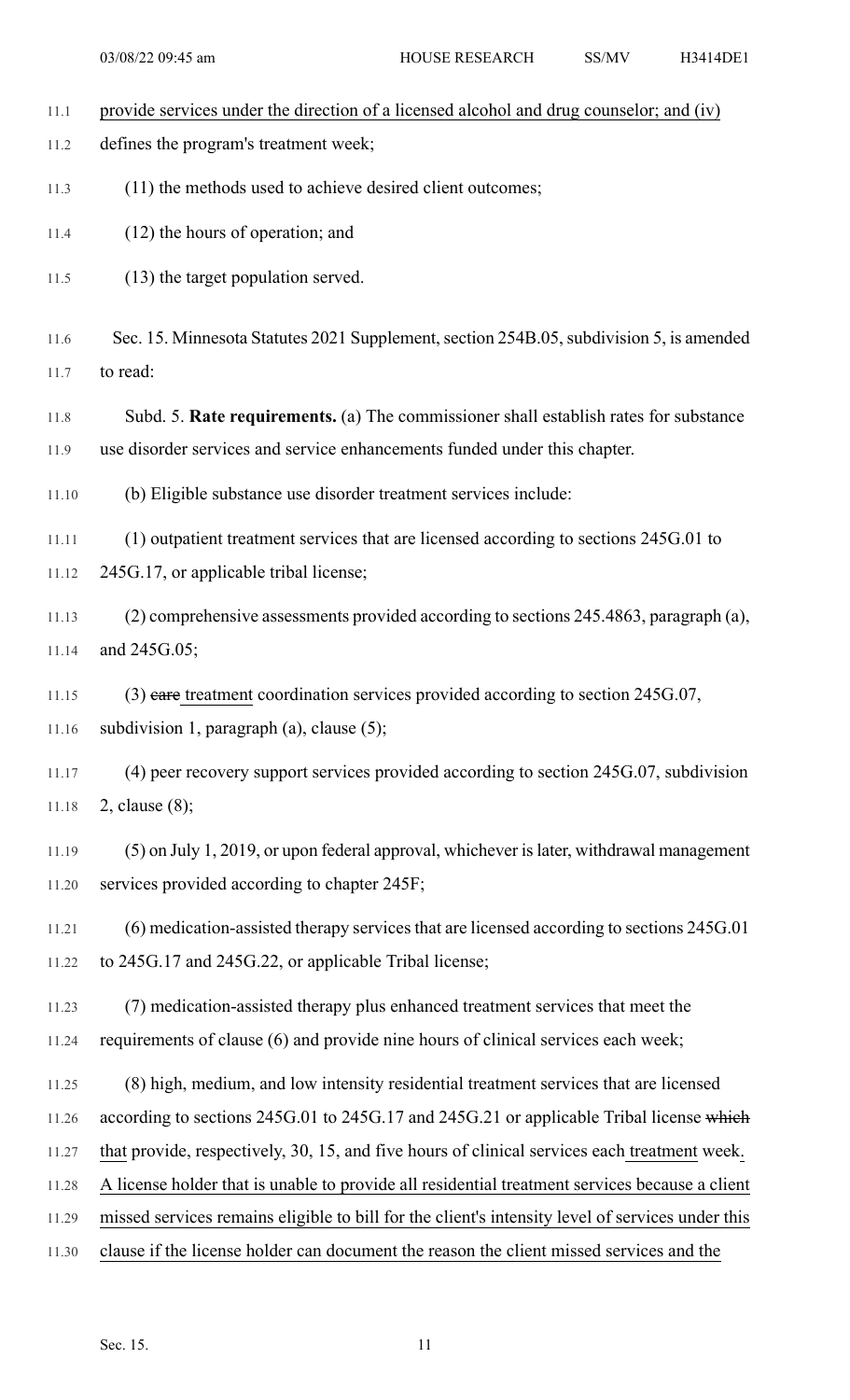| 12.1  | interventions done to address the client's absence. Hours in a treatment week may be reduced   |
|-------|------------------------------------------------------------------------------------------------|
| 12.2  | in observance of federally recognized holidays;                                                |
| 12.3  | (9) hospital-based treatment services that are licensed according to sections 245G.01 to       |
| 12.4  | 245G.17 or applicable Tribal license and licensed as a hospital under sections 144.50 to       |
| 12.5  | 144.56;                                                                                        |
| 12.6  | (10) adolescent treatment programs that are licensed as outpatient treatment programs          |
| 12.7  | according to sections 245G.01 to 245G.18 or as residential treatment programs according        |
| 12.8  | to Minnesota Rules, parts 2960.0010 to 2960.0220, and 2960.0430 to 2960.0490, or               |
| 12.9  | applicable Tribal license;                                                                     |
| 12.10 | (11) high-intensity residential treatment services that are licensed according to sections     |
| 12.11 | 245G.01 to 245G.17 and 245G.21 or applicable Tribal license, which that provide 30 hours       |
| 12.12 | of clinical services each week provided by a state-operated vendor or to clients who have      |
| 12.13 | been civilly committed to the commissioner, present the most complex and difficult care        |
| 12.14 | needs, and are a potential threat to the community; and                                        |
| 12.15 | (12) room and board facilities that meet the requirements of subdivision 1a.                   |
| 12.16 | (c) The commissioner shall establish higher rates for programs that meet the requirements      |
| 12.17 | of paragraph (b) and one of the following additional requirements:                             |
| 12.18 | (1) programs that serve parents with their children if the program:                            |
| 12.19 | (i) provides on-site child care during the hours of treatment activity that:                   |
| 12.20 | (A) is licensed under chapter 245A as a child care center under Minnesota Rules, chapter       |
| 12.21 | 9503; or                                                                                       |
| 12.22 | (B) meets the licensure exclusion criteria of section 245A.03, subdivision 2, paragraph        |
| 12.23 | (a), clause $(6)$ , and meets the requirements under section 245G.19, subdivision 4; or        |
| 12.24 | (ii) arranges for off-site child care during hours of treatment activity at a facility that is |
| 12.25 | licensed under chapter 245A as:                                                                |
| 12.26 | (A) a child care center under Minnesota Rules, chapter 9503; or                                |
| 12.27 | (B) a family child care home under Minnesota Rules, chapter 9502;                              |
| 12.28 | (2) culturally specific or culturally responsive programs as defined in section 254B.01,       |
| 12.29 | subdivision 4a;                                                                                |
| 12.30 | (3) disability responsive programs as defined in section 254B.01, subdivision 4b;              |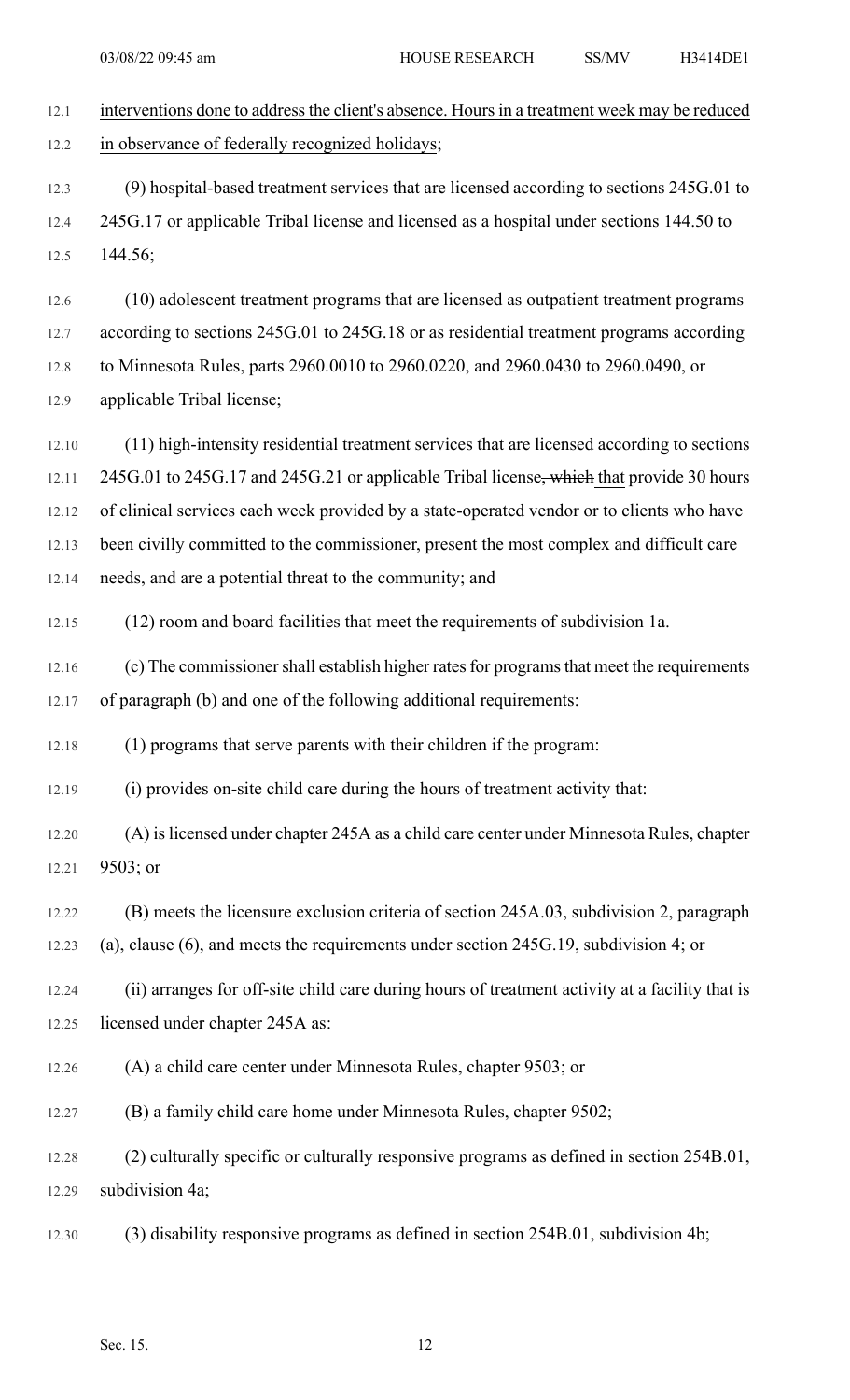13.1 (4) programs that offer medical services delivered by appropriately credentialed health 13.2 care staff in an amount equal to two hours per client per week if the medical needs of the 13.3 client and the nature and provision of any medical services provided are documented in the 13.4 client file; or

13.5 (5) programs that offer services to individuals with co-occurring mental health and 13.6 chemical dependency problems if:

13.7 (i) the program meets the co-occurring requirements in section 245G.20;

13.8 (ii) 25 percent of the employee sufficient counseling staff who are licensed mental health 13.9 professionals, as defined in section 245.462, subdivision 18, clauses (1) to (6), or are students 13.10 or licensing candidates under the supervision of a licensed alcohol and drug counselor 13.11 supervisor and licensed mental health professional, except that no more than 50 percent of 13.12 the mental health staff may be students or licensing candidates with time documented to be 13.13 directly related to provisions of co-occurring to meet the need for client services;

13.14 (iii) clients scoring positive on a standardized mental health screen receive a mental 13.15 health diagnostic assessment within ten days of admission;

13.16 (iv) the program has standards for multidisciplinary case review that include a monthly 13.17 review for each client that, at a minimum, includes a licensed mental health professional 13.18 and licensed alcohol and drug counselor, and their involvement in the review is documented;

13.19 (v) family education is offered that addresses mental health and substance abuse disorders 13.20 and the interaction between the two; and

13.21 (vi) co-occurring counseling staff shall receive eight hours of co-occurring disorder 13.22 training annually.

13.23 (d) In order To be eligible for a higher rate under paragraph (c), clause (1), a program 13.24 that provides arrangements for off-site child care must maintain current documentation at 13.25 the chemical dependency facility of the child care provider's current licensure to provide 13.26 child care services. Programs that provide child care according to paragraph (c), clause (1), 13.27 must be deemed in compliance with the licensing requirements in section 245G.19.

13.28 (e) Adolescent residential programs that meet the requirements of Minnesota Rules, 13.29 parts 2960.0430 to 2960.0490 and 2960.0580 to 2960.0690, are exempt from the requirements 13.30 in paragraph (c), clause (4), items (i) to (iv).

13.31 (f) Subject to federal approval, substance use disorder services that are otherwise covered 13.32 as direct face-to-face services may be provided via telehealth as defined in section 256B.0625, 13.33 subdivision 3b. The use of telehealth to deliver services must be medically appropriate to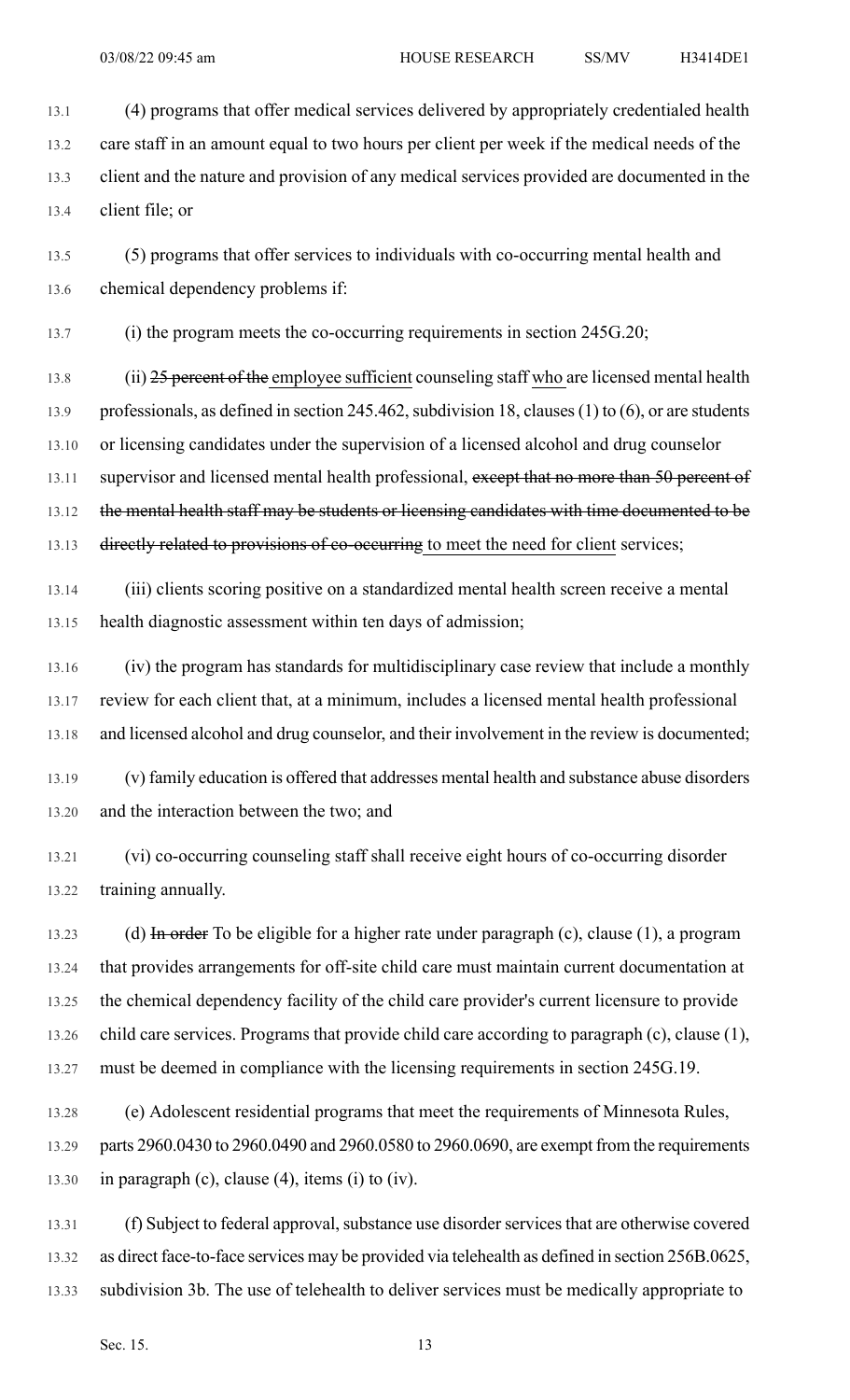14.1 the condition and needs of the person being served. Reimbursement shall be at the same 14.2 rates and under the same conditions that would otherwise apply to direct face-to-face services.

14.3 (g) For the purpose of reimbursement under this section, substance use disorder treatment 14.4 services provided in a group setting without a group participant maximum or maximum 14.5 client to staff ratio under chapter 245G shall not exceed a client to staff ratio of 48 to one. 14.6 At least one of the attending staff must meet the qualifications as established under this 14.7 chapter for the type of treatment service provided. A recovery peer may not be included as 14.8 part of the staff ratio.

14.9 (h) Payment for outpatient substance use disorder services that are licensed according 14.10 to sections 245G.01 to 245G.17 is limited to six hours per day or 30 hours per week unless 14.11 prior authorization of a greater number of hours is obtained from the commissioner.

14.12 (i) Programs using a qualified guest speaker shall maintain documentation of the person's 14.13 qualifications to present to clients on a topic the program has determined to be of value to 14.14 its clients. A qualified counselor shall be present during the delivery of content and will be 14.15 responsible for documentation of the group.

14.16 Sec. 16. Minnesota Statutes 2020, section 254B.05, is amended by adding a subdivision 14.17 to read:

14.18 Subd. 6. **Temporary rate increase.** (a) Beginning on or before July 1, 2024, the 14.19 commissioner must increase the base rate for services under this section and section 14.20 256B.0759, subdivision 6, by 14 percent. This rate increase remains in effect until the new 14.21 comprehensive rate framework under Laws 2021, First Special Session chapter 7, article 14.22 17, section 18, for substance use disorder residential and outpatient services is implemented. 14.23 By February 1, 2024, the commissioner must report annually to the chairs and ranking 14.24 minority members of the legislative committees and divisions with jurisdiction over health 14.25 and human services policy and finance the status of the framework implementation. 14.26 (b) This subdivision expires the day following the implementation of the new

- 14.27 comprehensive rate framework under Laws 2021, First Special Session chapter 7, article
- 14.28 17, section 18. The commissioner of human services must notify the revisor of statutes when
- 14.29 the new comprehensive rate framework is implemented.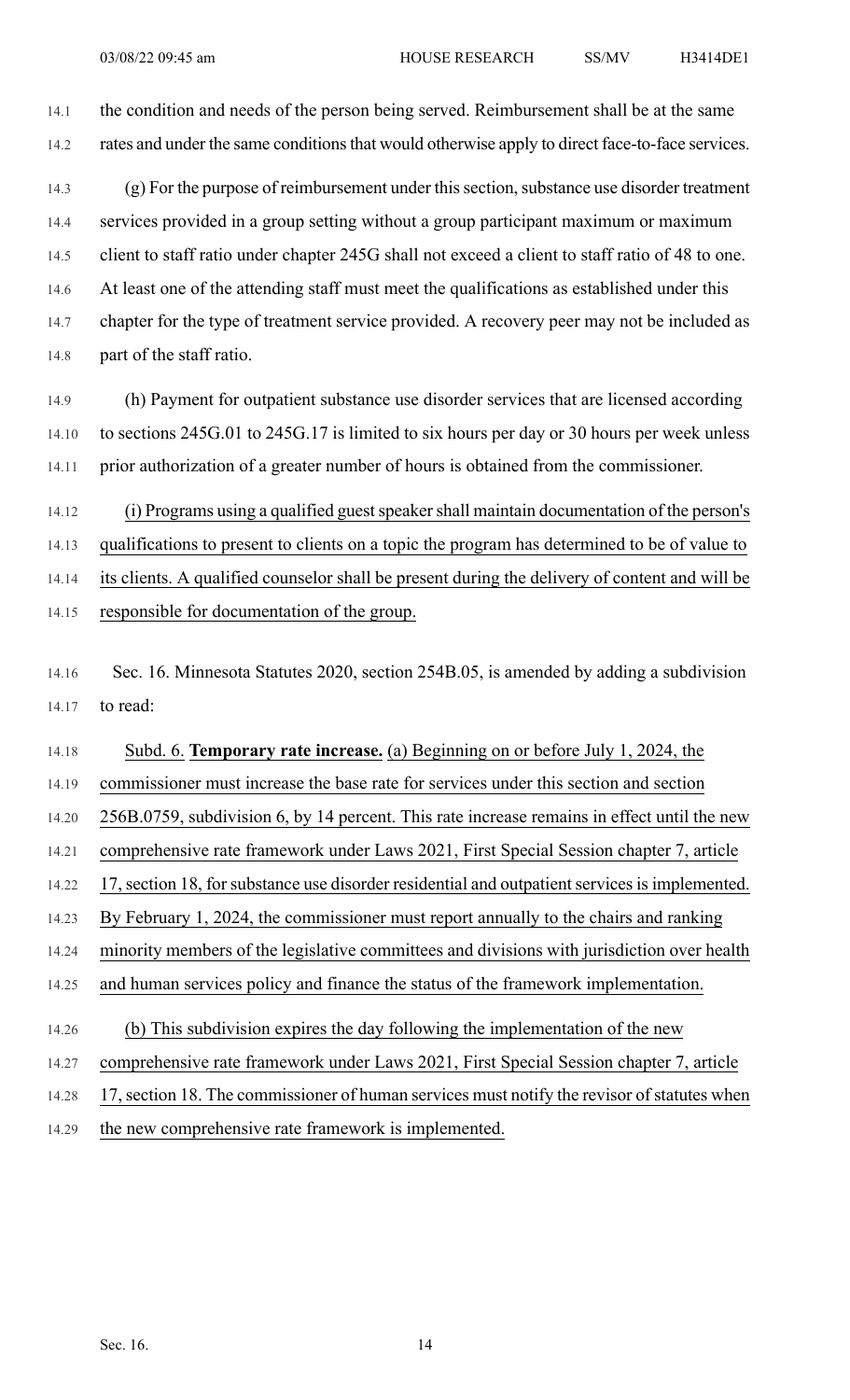#### 15.1 Sec. 17. Minnesota Statutes 2021 Supplement, section 254B.051, is amended to read:

### 15.2 **254B.051 SUBSTANCE USE DISORDER TREATMENT EFFECTIVENESS.**

15.3 Subdivision 1. **Commissioner to collect additional data.** In addition to the substance 15.4 use disorder treatment program performance outcome measures that the commissioner of 15.5 human services collects annually from treatment providers, the commissioner shall request 15.6 additional data from programs that receive appropriations from the behavioral health fund. 15.7 This data shall include number of client readmissionssix months after release from inpatient 15.8 treatment, and the cost of treatment per person for each program receiving behavioral health 15.9 funds. The commissioner may must post this data on the department website.

15.10 Subd. 2. **Data to be provided.** All data collected by the commissioner from substance

15.11 use disorder treatment providers, including but not limited to: claims, the drug and alcohol

15.12 abuse normative evaluation system, the utilization management system, the demonstration

15.13 project, and cost reporting must be made available to substance use disorder treatment

15.14 providers. The commissioner must provide the data in a format that complies with chapter

15.15 13 in an electronic format that permits providers to access all information provided by them

- 15.16 to the commissioner at least annually. The commissioner must provide for a feature in
- 15.17 reporting data to substance use disorder providers that allows them to compare their

15.18 performance against other providers. The commissioner must work with substance use

15.19 disorder providers to design the reporting system and format of data availability for the

15.20 purposes of improving the efficiency and effectiveness of substance use disorder program

15.21 services.

15.22 Sec. 18. Minnesota Statutes 2020, section 254B.12, is amended by adding a subdivision 15.23 to read:

### 15.24 Subd. 5. **Substance use disorder services provider rate increase effective January**

15.25 **1, 2023.** For substance use disorder services listed in sections 254B.05, subdivision 5, and

15.26 256B.0759, subdivision 6, provided on or after January 1, 2023, payment rates shall be

15.27 increased by ten percent over the rates in effect on December 31, 2022.

15.28 Sec. 19. Minnesota Statutes 2021 Supplement, section 256B.69, subdivision 9f, is amended 15.29 to read:

15.30 Subd. 9f. **Annual report on provider reimbursement rates.** (a) The commissioner,

15.31 by December 15 of each year, beginning December 15, 2021, shall submit to the chairs and

15.32 ranking minority members of the legislative committees with jurisdiction over health care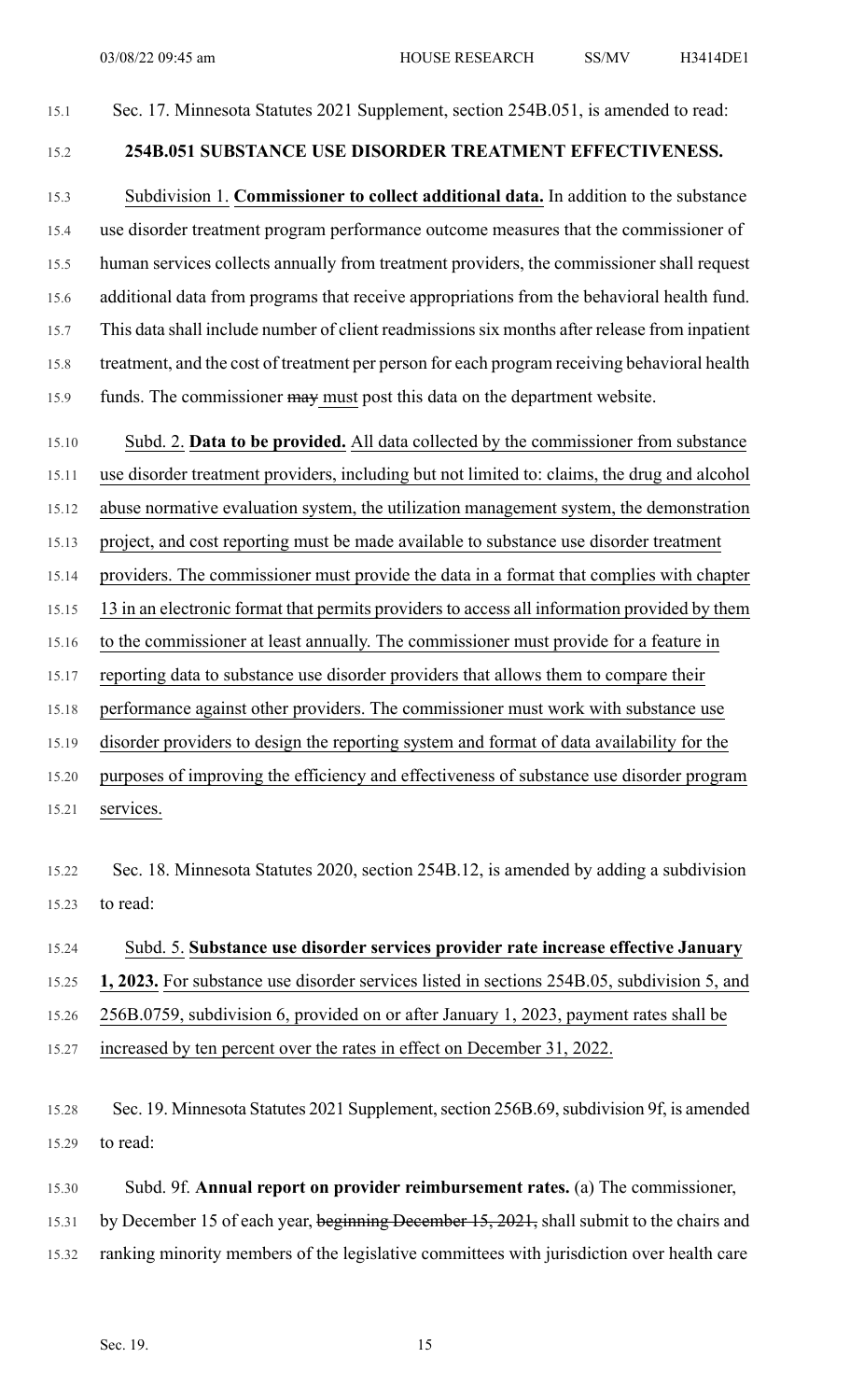- 16.1 policy and finance a report on managed care and county-based purchasing plan provider 16.2 reimbursement rates.
- 16.3 (b) The report must include, for each managed care and county-based purchasing plan, 16.4 the mean and median provider reimbursement rates by county for the calendar year preceding 16.5 the reporting year, for the five most common billing codes statewide across all plans, in 16.6 each of the following provider service categories if within the county there are more than 16.7 three medical assistance enrolled providers providing the specific service within the specific 16.8 category:
- 16.9 (1) physician prenatal services;
- 16.10 (2) physician preventive services;
- 16.11 (3) physician services other than prenatal or preventive;
- 16.12 (4) dental services;
- 16.13 (5) inpatient hospital services;
- 16.14 (6) outpatient hospital services; and
- 16.15 (7) mental health services-; and
- 16.16 (8) substance use disorder services.
- 16.17 (c) The commissioner shall also include in the report:

16.18 (1) the mean and median reimbursement rates across all plans by county for the calendar 16.19 year preceding the reporting year for the billing codes and provider service categories 16.20 described in paragraph (b); and

- 16.21 (2) the mean and median fee-for-service reimbursement rates by county for the calendar 16.22 year preceding the reporting year for the billing codes and provider service categories 16.23 described in paragraph (b).
- 16.24 Sec. 20. Laws 2021, First Special Session chapter 7, article 11, section 38, is amended to 16.25 read:

# 16.26 Sec. 38. **DIRECTION TO THE COMMISSIONER; SUBSTANCE USE DISORDER** 16.27 **TREATMENT PAPERWORK REDUCTION.**

16.28 (a) The commissioner of human services, in consultation with counties, tribes, managed 16.29 care organizations, substance use disorder treatment professional associations, and other 16.30 relevant stakeholders, shall develop, assess, and recommend systems improvements to